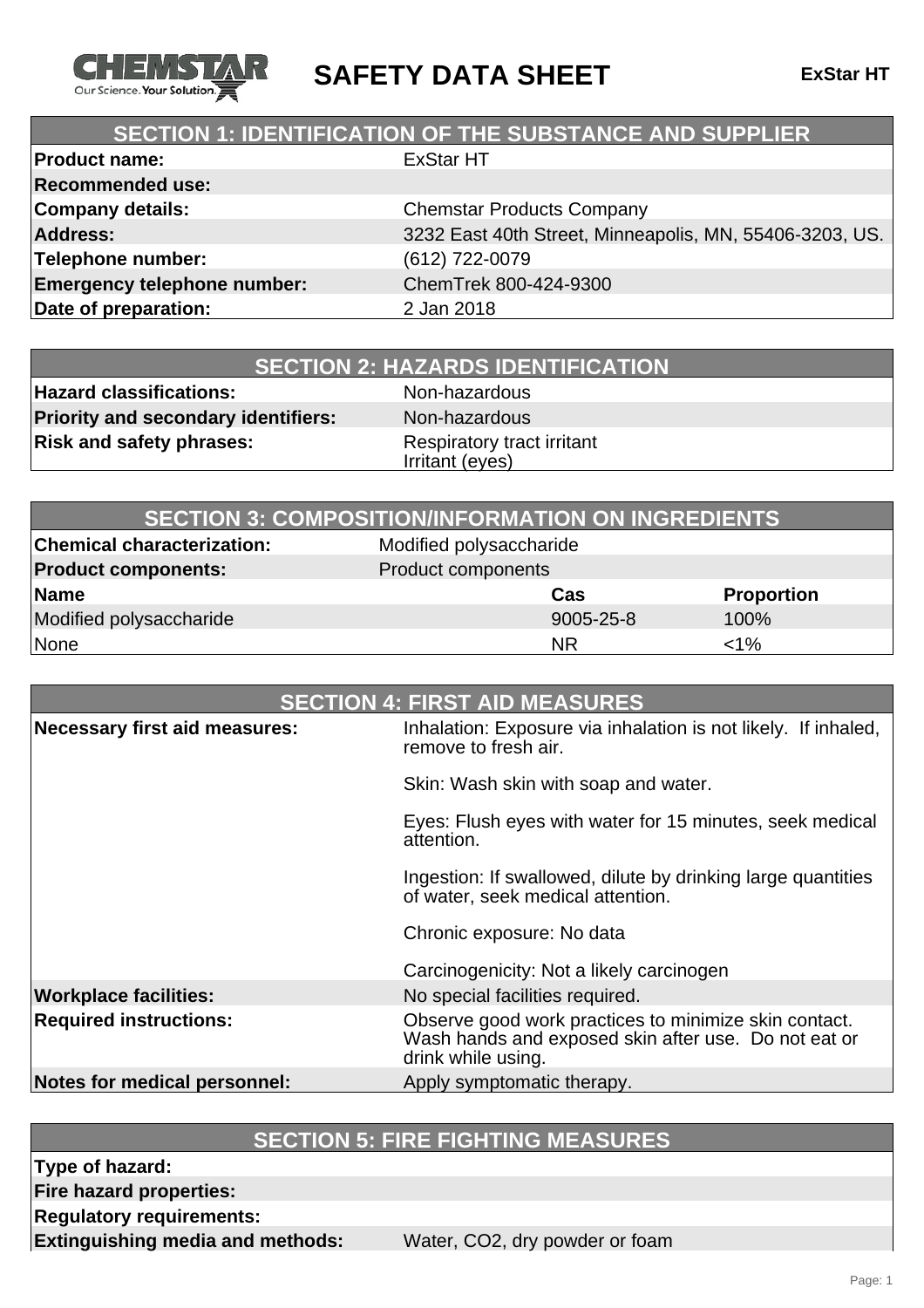

**SAFETY DATA SHEET ExStar HT**

### **Hazchem code:**

**Recommended protective clothing:** When fighting a major fire, wear full protective clothing including breathing apparatus.

### **SECTION 6: ACCIDENTAL RELEASE MEASURES**

**Emergency procedures:** Sweep up and flush area with water.

Caution: Wet floors may be slippery when material is present. Avoid production of dust.

| <b>SECTION 7: HANDLING AND STORAGE</b> |                                                                                      |
|----------------------------------------|--------------------------------------------------------------------------------------|
| <b>Precautions for safe handling:</b>  | Avoid practices which produce dust. Store away from<br>heat, flame and spark source. |
| <b>Regulatory requirements:</b>        | N/A                                                                                  |
| <b>Handling practices:</b>             | N/A                                                                                  |
| <b>Approved handlers:</b>              | Not required                                                                         |
| Conditions for safe storage:           | Store away from heat, flame and spark source                                         |
| Store site requirements:               |                                                                                      |
| Packaging:                             |                                                                                      |

| <b>SECTION 8: EXPOSURE CONTROL/PERSONAL PROTECTION</b> |                                                                                                                                            |
|--------------------------------------------------------|--------------------------------------------------------------------------------------------------------------------------------------------|
| <b>Workplace exposure standards:</b>                   |                                                                                                                                            |
| Application in the workplace:                          | Prevent exposure by using engineering controls, personal<br>protective equipment, and proper work practices. Avoid<br>the creation of dust |
| <b>Exposure standards outside the</b><br>workplace:    | TEL and EELs are not set at this time                                                                                                      |
| <b>Engineering controls:</b>                           | Ventilation as needed to control dust                                                                                                      |
| <b>Personal protection:</b>                            | Dust respirator (NIOSH/MSHA TC-21C-132) as needed.<br>Eye protection<br>Protective gloves                                                  |
| <b>References:</b>                                     | N/A                                                                                                                                        |

| <b>SECTION 9: PHYSICAL AND CHEMICAL PROPERTIES</b> |                                                                                                                                                          |
|----------------------------------------------------|----------------------------------------------------------------------------------------------------------------------------------------------------------|
| Specify product data:                              | <b>Physical State: Solid</b><br>Solubility in water: appreciable<br>pH (4% sol): 5.0 - 8.0<br>Density (Lb./Cu. Ft.): 30 - 45<br>Appearance: white powder |
| <b>Required specifications:</b>                    | N/A                                                                                                                                                      |
| <b>Further specifications:</b>                     | N/A                                                                                                                                                      |
| <b>Specific advice:</b>                            | N/A                                                                                                                                                      |

## **SECTION 10: STABILITY AND REACTIVITY**

**Stability of the substance:** Stable under normal conditions of use and storage